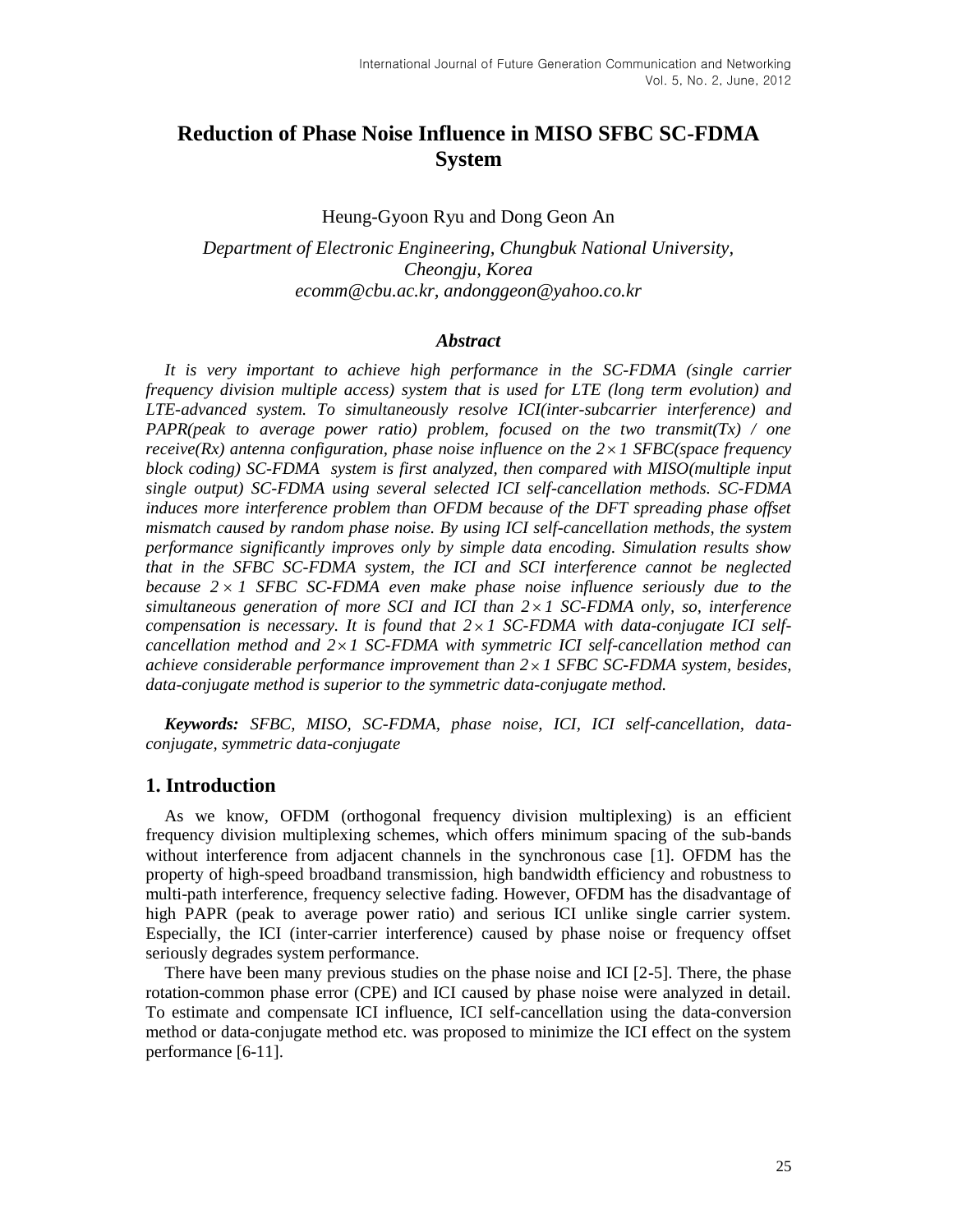Recently, a new technique called SC-FDMA (single carrier – frequency division multiple access) has been achieved more and more attention for the uplink of the evolved UTRA (EUTRA) [12, 13]. This single-carrier based radio access scheme has the advantage of low PAPR so that it can support wide-area coverage in cellular systems. Compared with IFDMA (interleaved frequency division multiple access), SC-FDMA results in more spectral efficiency, provides a greater degree of commonality in design between uplink and downlink, and easily coexists with OFDM on the uplink [14, 15]. In the SC-FDMA system, each information symbol is sent simultaneously over all carriers and the each carrier for the symbol is assigned a corresponding orthogonal DFT spreading code. In comparison to other multicarrier systems, there is no multiple access interference since user discrimination is done by applying an FDMA scheme. However, SC-FDMA may induce ICI and SCI (self-channel interference) problem because of the phase offset mismatch caused by random phase noise.

Besides, a great deal attention has been devoted to MIMO antenna array systems and space-time-frequency processing [16-19]. MIMO diversity technique which exist diversity gain and coding gain can resolve the high link budget problem in the high data rate transmission, especially in the multi-path fading channel. Besides, the space-time-frequency processing, especially Alamouti's diversity technique offers significant increase in performance at a low decoding complexity.

In this paper, focused on the two transmit  $(Tx)/\text{one receive (Rx)}$  antenna configuration, we theoretically analyze and evaluate the phase noise influence on the MISO type SC-FDMA system, especially  $2 \times 1$  SFBC SC-FDMA system, and apply several phase noise compensation method such as data-conjugate ICI self-cancellation method and symmetric data-conjugate ICI self-cancellation method to minimize interference effect. Simulation results show that in the SFBC SC-FDMA system, the ICI and SCI cannot be neglected and interference compensation is necessary. It is found that  $2 \times 1$  SC-FDMA with data-conjugate ICI self-cancellation method and  $2 \times 1$  SC-FDMA with symmetric data-conjugate ICI selfcancellation method can achieve considerable performance improvement than  $2 \times 1$  SFBC SC-FDMA system, besides, data-conjugate method is superior to symmetric data-conjugate method.



# **2. 2 1 SFBC SC-FDMA System**

**Figure 1. MISO SFBC SC-FDMA Transceiver (2 1)**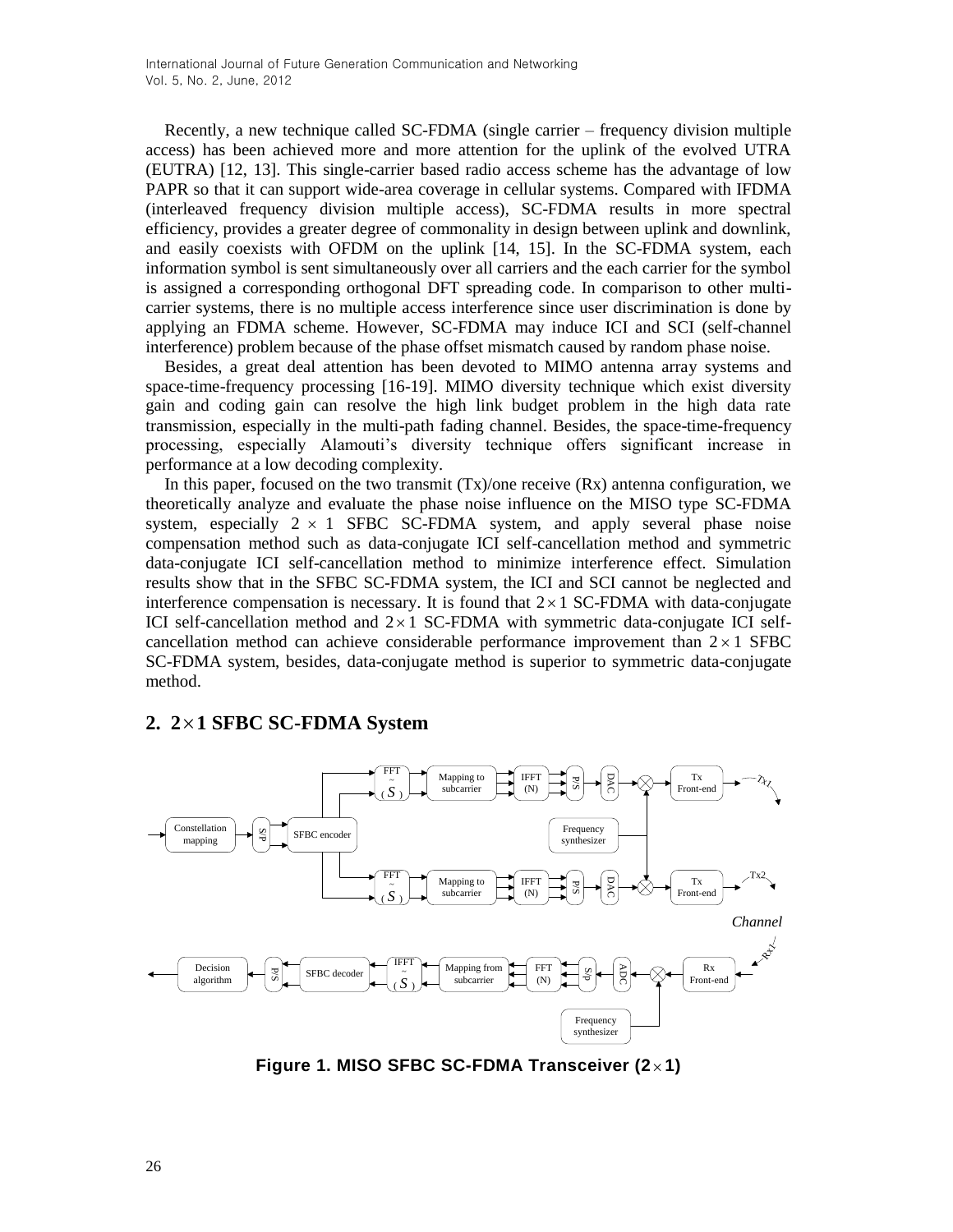SFBC method is a kind of diversity method which utilizes space frequency diversity. The main characteristic of this method is applying transmission antennas to realize space diversity effect. In SFBC method, after pre-coding, the data matrix is composed of linear combinations of constellation symbols and their conjugates. So, encoding only requires linear processing, and also linear decoding process is required in the receiver side. By above method, modified OFDM system could be very efficient to achieve near optimum diversity gain in the nonfrequency selective fading channels. However, because of the transmission of data symbols through several antennas simultaneously, another interference named SCI generates and seriously degrades system performance.

When SFBC diversity, and 2 transmitter antennas and 1 receiver antenna are considered, the high speed information data passes through serial to parallel converter and becomes parallel data streams with  $\tilde{S}$  branches. Then, they are converted into two pairs of  $\tilde{S}$  branches parallel data by the SFBC encoder. The encoding algorithm is where  $B_{\tilde{s}}, B_{\tilde{s}+1}$  mean the  $\tilde{S}$  th and  $\overline{S}$  +1th branches,  $d_{\tilde{s}}$  is the  $\tilde{s}$  th branch parallel information data.

#### **Table 1. SFBC Encoding Algorithm**

$$
B_{\tilde{s}}\begin{bmatrix}rx_1 & rx_2\\ d_{\tilde{s}} & d_{\tilde{s}+1}\\ -d_{\tilde{s}+1}^* & d_{\tilde{s}}^*\end{bmatrix}
$$

In the receiver, after FFT, sub-carrier de-mapping and DFT de-spreading, the signal with *S* parallel branches is converted back into the *S* branches by the SFBC decoder. So, S parallel branches is converted back into<br>using  $\hat{d}_{\tilde{s}} = (\hat{z}_{\tilde{s}} + (\hat{z}_{\tilde{s}+1})^*)/2$ ,  $\hat{d}_{\tilde{s}+1} = (\hat{z}_{\tilde{s}} - (\hat{z}_{\tilde{s}+1})^*)$ trallel branches is converted back into the  $\tilde{S}$  branches by the SFBC decoder. So,<br> $\hat{d}_{\tilde{s}} = (\hat{z}_{\tilde{s}} + (\hat{z}_{\tilde{s}+1})^*)/2$ ,  $\hat{d}_{\tilde{s}+1} = (\hat{z}_{\tilde{s}} - (\hat{z}_{\tilde{s}+1})^*)/2$ , the original data can be recovered from the two adjacent parallel branches data. Here,  $\hat{z}_{\tilde{s}}$  is the  $\tilde{s}$  th parallel branch data after DFT de-spreading,  $\hat{d}_{\tilde{s}}$  is the  $\tilde{s}$  th branch detected information data after the SFBC decoder.

Channel description between the transmitter antennas and receiver antenna is as Figure 2.



**Figure 2. Channel Definition in 2 x 1 Diversity Scheme**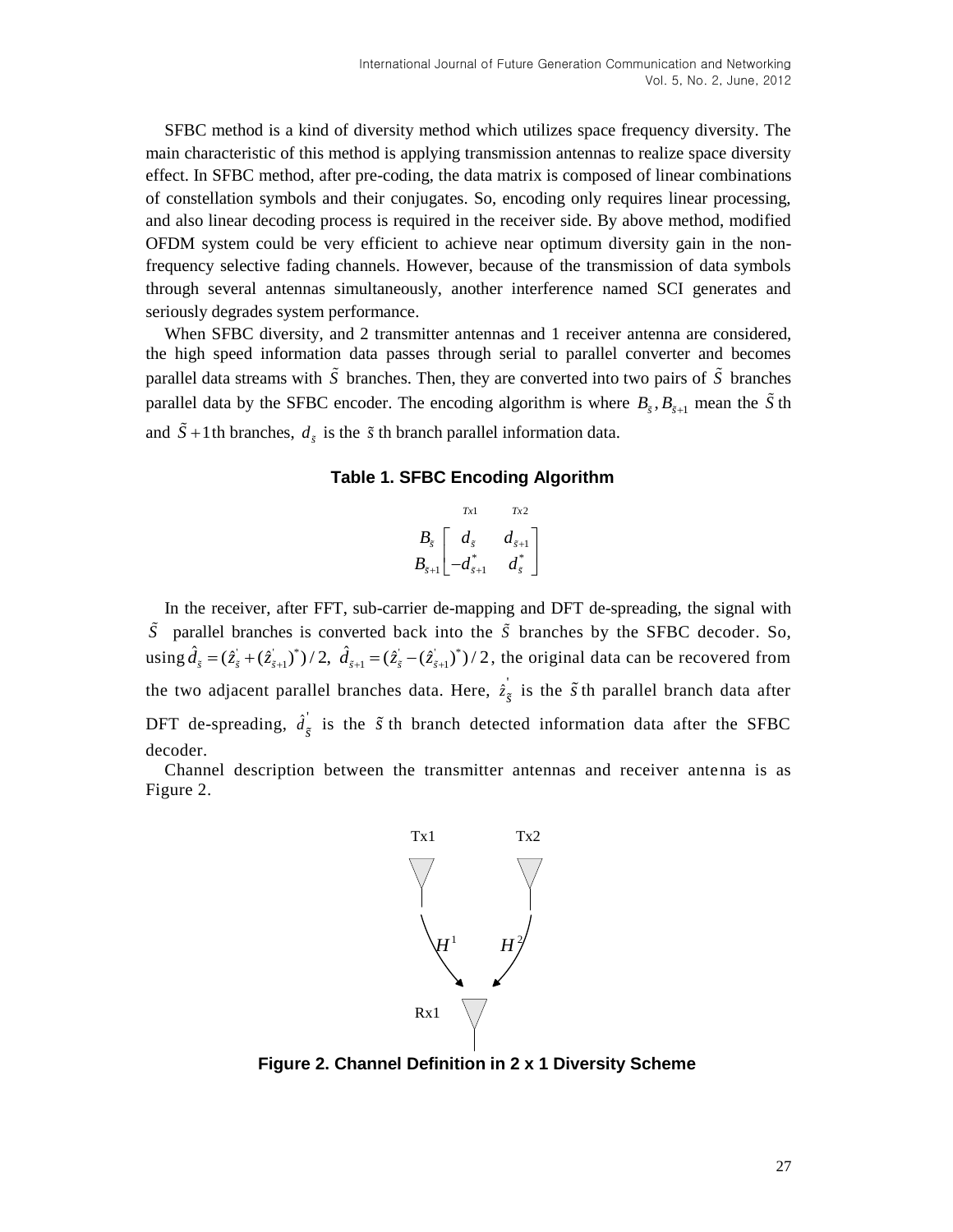In the  $2 \times 1$  SFBC SC-FDMA system, the received signal can be expressed as

$$
r(n) = \left\{ \sum_{t=1}^{2} \left[ x^{t}(n) \otimes h^{t}(n) + v(n) \right] \right\} \cdot e^{j\phi(n)}
$$
\n(1)

where, *t* means antenna number.

After FFT, the *k*th sub-carrier signal is arranged as follows:

$$
Y_{k} = \frac{1}{N} \sum_{n \in S} r[n] \cdot e^{-j\frac{2\pi}{N}nk}
$$
  
=  $\frac{1}{N} \sum_{n \in S} \left\{ \sum_{t=1}^{2} \left[ x^{t}(n) \otimes h^{t}(n) + v(n) \right] \right\} \cdot e^{j\phi[n]} \cdot e^{-j\frac{2\pi}{N}nk}$   
=  $\sum_{t=1}^{2} \sum_{i \in S} X_{i}^{t} \cdot H_{i}^{t} \cdot Q_{i-k} + N_{k}$  (2)

Suppose adjacent two carriers have same channel characteristic, such as  $H_i^1 = H_i^2 = 1$ , follows.

after DFT de-spreading, the detected data of 
$$
\tilde{k}
$$
 th and  $\tilde{k}+1$  th branches can be expressed as follows.  
\n
$$
\hat{z}_{k} = \sum_{\tilde{s}=0}^{\tilde{S}-1} Y_{\tilde{s}} \cdot e^{j2\pi \tilde{k}\tilde{s}/\tilde{S}} = \sum_{\tilde{s}=0}^{\tilde{S}-1} Y_{\tilde{s}} \cdot e^{j2\pi \tilde{k}\tilde{s}/\tilde{S}} = \sum_{\tilde{s}=0}^{\tilde{S}-1} \left( \sum_{t=1}^{2} \sum_{i \in S} X_{i}^{t} \cdot Q_{i-s} + N_{s} \right) \cdot e^{j2\pi \tilde{k}\tilde{s}/\tilde{S}}
$$
\n
$$
= \sum_{i \in S} \sum_{\tilde{s}=0}^{\tilde{S}-1} \left[ \sum_{\tilde{v}=0}^{\tilde{S}/2-1} \left( d_{2\tilde{v}} \cdot p_{\tilde{t},2\tilde{v}} + d_{2\tilde{v}+1} \cdot p_{\tilde{t},2\tilde{v}} - d_{2\tilde{v}+1}^{*} \cdot p_{\tilde{t},2\tilde{v}+1} + d_{2\tilde{v}}^{*} \cdot p_{\tilde{t},2\tilde{v}+1} \right) \cdot Q_{i-s} \cdot e^{j2\pi \tilde{k}\tilde{s}/\tilde{S}} + N_{\tilde{k}}
$$
\n(3)

(3)  
\n
$$
\hat{z}_{k+1} = \sum_{\tilde{s}=0}^{\tilde{S}-1} Y_{\tilde{s}} \cdot e^{j2\pi(\tilde{k}+1)\tilde{s}/\tilde{S}}
$$
\n
$$
= \sum_{i \in S} \sum_{\tilde{s}=0}^{\tilde{S}-1} \left[ \sum_{\tilde{v}=0}^{\tilde{S}/2-1} \left( d_{2\tilde{v}} \cdot p_{\tilde{t},2\tilde{v}} + d_{2\tilde{v}+1} \cdot p_{\tilde{t},2\tilde{v}} - d_{2\tilde{v}+1}^* \cdot p_{\tilde{t},2\tilde{v}+1} + d_{2\tilde{v}}^* \cdot p_{\tilde{t},2\tilde{v}+1} \right) \right] \cdot Q_{i-s} \cdot e^{j2\pi \cdot (\tilde{k}+1)\tilde{s}/\tilde{S}} + N_{\tilde{k}+1}
$$
\n(4)

The decision variable  $\hat{d}_{\tilde{k}}$  of the  $\tilde{k}$  th parallel branch is found from the adjacent two branch detected data by the SFBC decoder. That is,

$$
\hat{d}_{\tilde{k}} = \left[\hat{z}_{\tilde{k}} + (\hat{z}_{\tilde{k}+1})^*\right] / 2
$$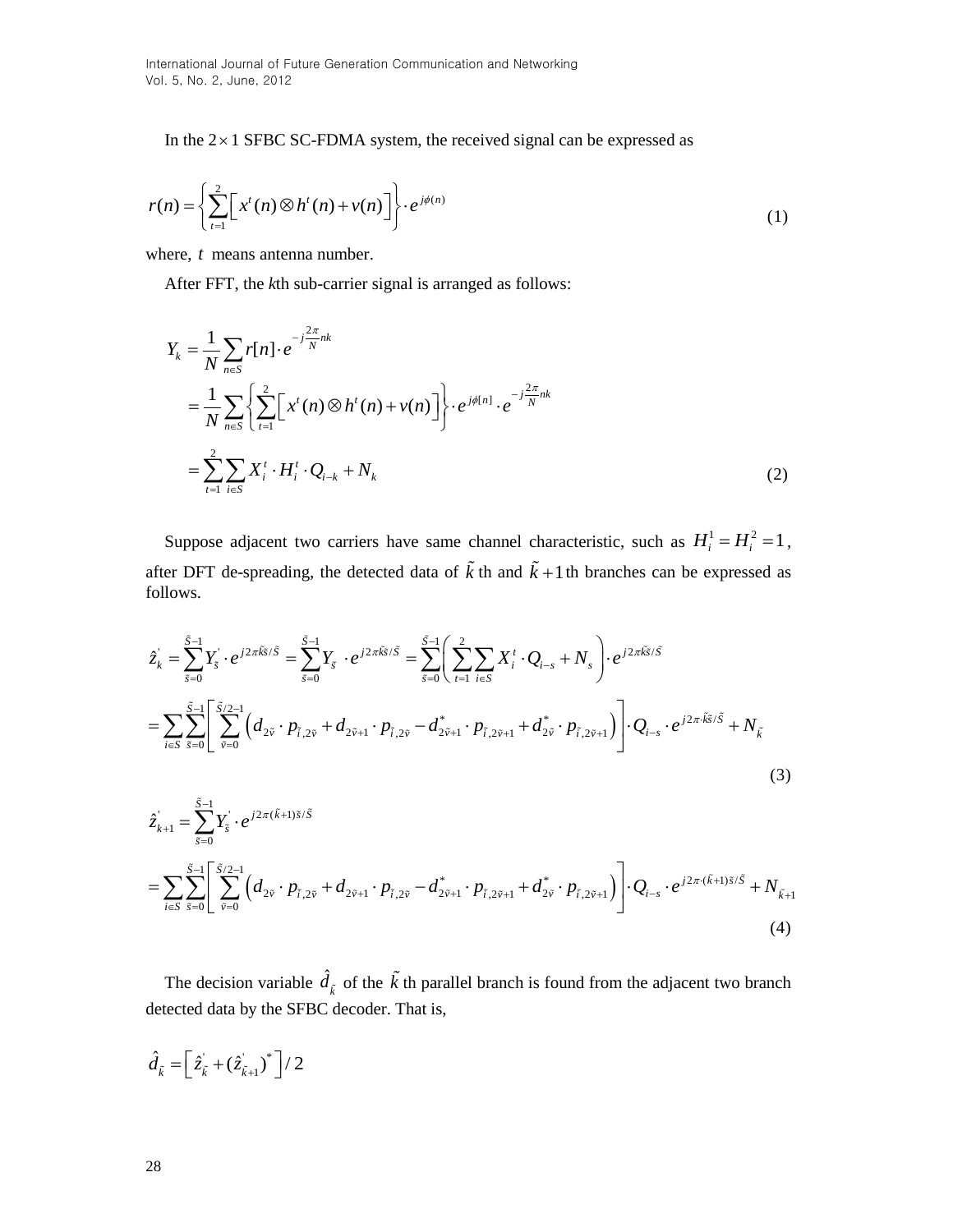International Journal of Future Generation Communication and Networkro  
\n
$$
= \frac{1}{2} \left\{ \sum_{i=5}^{\infty} \sum_{i=0}^{3/2+1} \left[ d_{2s} \cdot (p_{i,2s} \cdot Q_{i-s} \cdot e^{i2\pi \hat{g}t \cdot \hat{S}} + p_{i,2s+1} \cdot Q_{i-s} \cdot e^{-j2\pi (\hat{k}+1)\hat{g}t \cdot \hat{S}} \right] + d_{2s+1} \cdot (p_{i,2s+1} \cdot Q_{i-s} \cdot e^{i2\pi \hat{g}t \cdot \hat{S}} + p_{i,2s+1} \cdot Q_{i-s} \cdot e^{-j2\pi (\hat{k}+1)\hat{g}t \cdot \hat{S}} \right)
$$
\n
$$
+ d_{2s+1} \cdot (p_{i,2s+1} \cdot Q_{i-s} \cdot e^{i2\pi \hat{g}t \cdot \hat{S}} + p_{i,2s+1} \cdot Q_{i-s} \cdot e^{-j2\pi (\hat{k}+1)\hat{g}t \cdot \hat{S}} \right\} + d_{2s+1} \cdot (p_{i,2s} \cdot Q_{i-s} \cdot e^{i2\pi \hat{g}t \cdot \hat{S}} - p_{i,2s+1} \cdot Q_{i-s} \cdot e^{-j2\pi \hat{g}t \cdot \hat{S}} \right)
$$
\n
$$
+ d_{2s+1} \cdot (p_{i,2s} \cdot Q_{i-s} \cdot e^{i2\pi \hat{g}t \cdot \hat{S}} - p_{i,2s+1} \cdot Q_{i-s} \cdot e^{-j2\pi \hat{g}t \cdot \hat{S}} \right) \Big\} + \hat{N}_{\hat{k}}.
$$
\n
$$
= \frac{1}{5} \cdot d_{\hat{k}} + \frac{1}{2.5} \cdot d_{\hat{k}+1} (Q_0 - Q_0^*) + \frac{SCI \text{ and } ICI_{\text{excegr}(t) \to f_1[\hat{s} \to f_1[\hat{s} \to \hat{S}]} + \hat{N}_{\hat{k}+1} \right. \qquad (6)
$$
\n
$$
+ \frac{1}{\hat{k}} \cdot (d_{\hat{k}+1} \frac{1}{\hat{S}} \cdot d_{\hat{k}} \left( Q_0 - Q_0^*) + \frac{SCI \text{ and } ICI_{\text{excegr}(t) \to f_1[\hat
$$

Similarly, the decision variable  $\hat{d}_{\tilde{k}+1}$  of the  $\tilde{k}+1$  th parallel branch is found as follows,

$$
\hat{d}_{\tilde{k}+1} = \left[ \hat{z}_{\tilde{k}} - (\hat{z}_{\tilde{k}+1})^* \right] / 2 \n= \underbrace{\frac{1}{\tilde{S}} \cdot d_{\tilde{k}+1}}_{I} + \underbrace{\frac{1}{2\tilde{S}} \cdot d_{\tilde{k}} \left( Q_0 - Q_0^* \right)}_{II} + \underbrace{SCI \ and \ ICI_{except (i=s \cap \tilde{s} = \tilde{i} \cap \tilde{v} = \tilde{k}/2)}}_{III} + \hat{N}_{\tilde{k}+1}.
$$
\n(6)

where, *I* th component corresponds to the original data  $d_{\tilde{k}}$  component without CPE, *II* th component corresponds to SCI caused by the adjacent data  $d_{\vec{k}+1}$ . *III* th component corresponds to the SCI and ICI caused by other data components except  $except (i = s \cap \tilde{s} = \tilde{i} \cap \tilde{v} = \tilde{k} / 2)$ .

Above results show that in the SFBC SC-FDMA system, the ICI and SCI interference cannot be neglected and interference compensation is necessary.

## **3. Phase Noise Compensation in MISO SC-FDMA System**

#### **3.1. Data-conjugate ICI Self-cancellation Method**

Figure 3 shows the block diagram of the  $2 \times 1$  SC-FDMA system with data-conjugate ICI self-cancellation method. The high speed information data passes through serial to parallel converter and becomes parallel data streams with  $\tilde{S}/2$  branches. Then, they are converted into *S* branches parallel data by the data-conjugate method. That is, at first, after serial to parallel converter, the transmission data are remapped as the form of  $d_{2\tilde{s}} = d_{\tilde{s}}$ ,  $d_{2\tilde{s}+1} = -d_{\tilde{s}}^*$ . Here,  $d_{\tilde{s}}$  is the  $\tilde{s}$  th branch parallel information data, and  $d'_{2\tilde{s}}$  is the  $2\tilde{s}$  th branch parallel data after mapped by data-conjugate method. Every information data is mapped into pairs of adjacent branches by data-conjugate method, so the  $\tilde{S}/2$  branches data are carried on the *S* parallel branches. Two adjacent parallel branches are used to transmit one same data.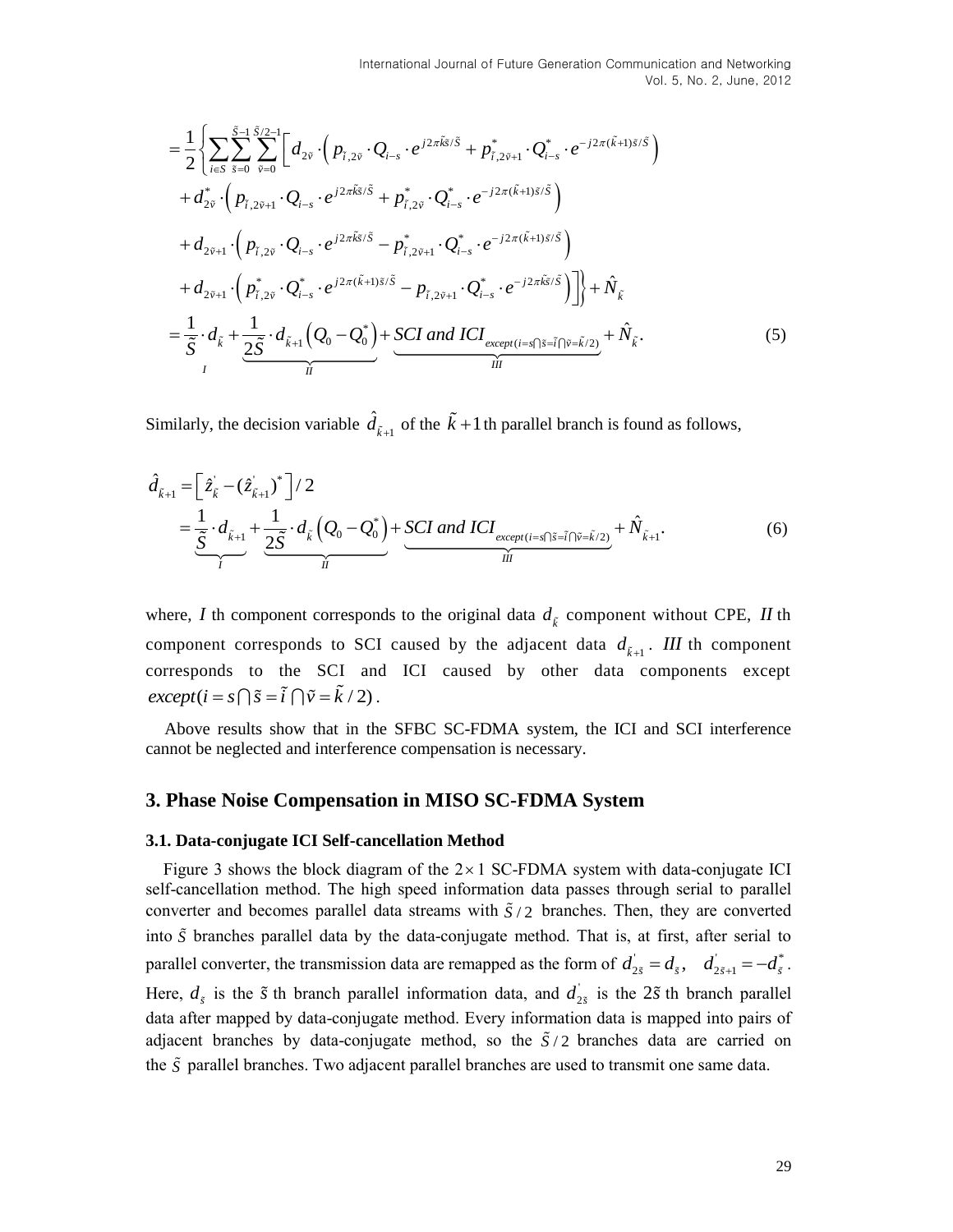

**Figure 3. MISO SC-FDMA Transceiver with Data-conjugate Method (2 1)**

In the receiver, after FFT, sub-carrier de-mapping and DFT de-spreading, the signal with  $\tilde{S}$  parallel branches is converted back into the  $\tilde{S}/2$  parallel branches by the de-mapping of the data-conjugate ICI self-cancellation method. So, using  $\hat{d}_{\tilde{s}} = (\hat{d}_{2\tilde{s}} - (\hat{d}_{2\tilde{s}+1})^*)$  $\hat{d}_{\tilde{s}} = (\hat{d}_{2\tilde{s}} - (\hat{d}_{2\tilde{s}+1})^*)/4$ , the original data can be recovered from the two adjacent parallel branches data. Here,  $\hat{d}_{2\tilde{s}}$  is the 2 $\tilde{s}$  th parallel branch data after DFT de-spreading,  $\hat{d}_{\tilde{s}}$  is the  $\tilde{s}$  th branch information data after data-conjugate method de-mapping.

First, the complex base-band OFDM signal at the transmitter is as follows.  
\n
$$
x(n) = \sum_{k \in S} X_k e^{j\frac{2\pi}{N}kn}
$$
\n
$$
= \sum_{k \in S} \left[ \sum_{i=0}^{S/2-1} (d_{\tilde{i}} \cdot p_{\tilde{k}, 2\tilde{i}} - d_{\tilde{i}}^* \cdot p_{\tilde{k}, 2\tilde{i}+1}) \right] \cdot e^{j\frac{2\pi}{N}kn}, \quad \text{for } 0 \le n < N. \tag{7}
$$

Then, after removing cyclic prefix, after FFT, the recovered output for the *k*th sub-carrier is as follows:

as follows:  
\n
$$
Y_{k} = \frac{1}{N} \sum_{n \in S} r[n] \cdot e^{-j\frac{2\pi}{N}nk} = \sum_{t=1}^{2} \sum_{i \in S} X_{i}^{t} \cdot H_{i}^{t} \cdot Q_{i-k} + N_{k}.
$$
\n(8)

After sub-carrier de-mapping, DFT de-spreading, the transmitted symbol  $d_{2\tilde{k}}$  is achieved as follows. Here, for the simple analysis, the channel is supposed to be AWGN.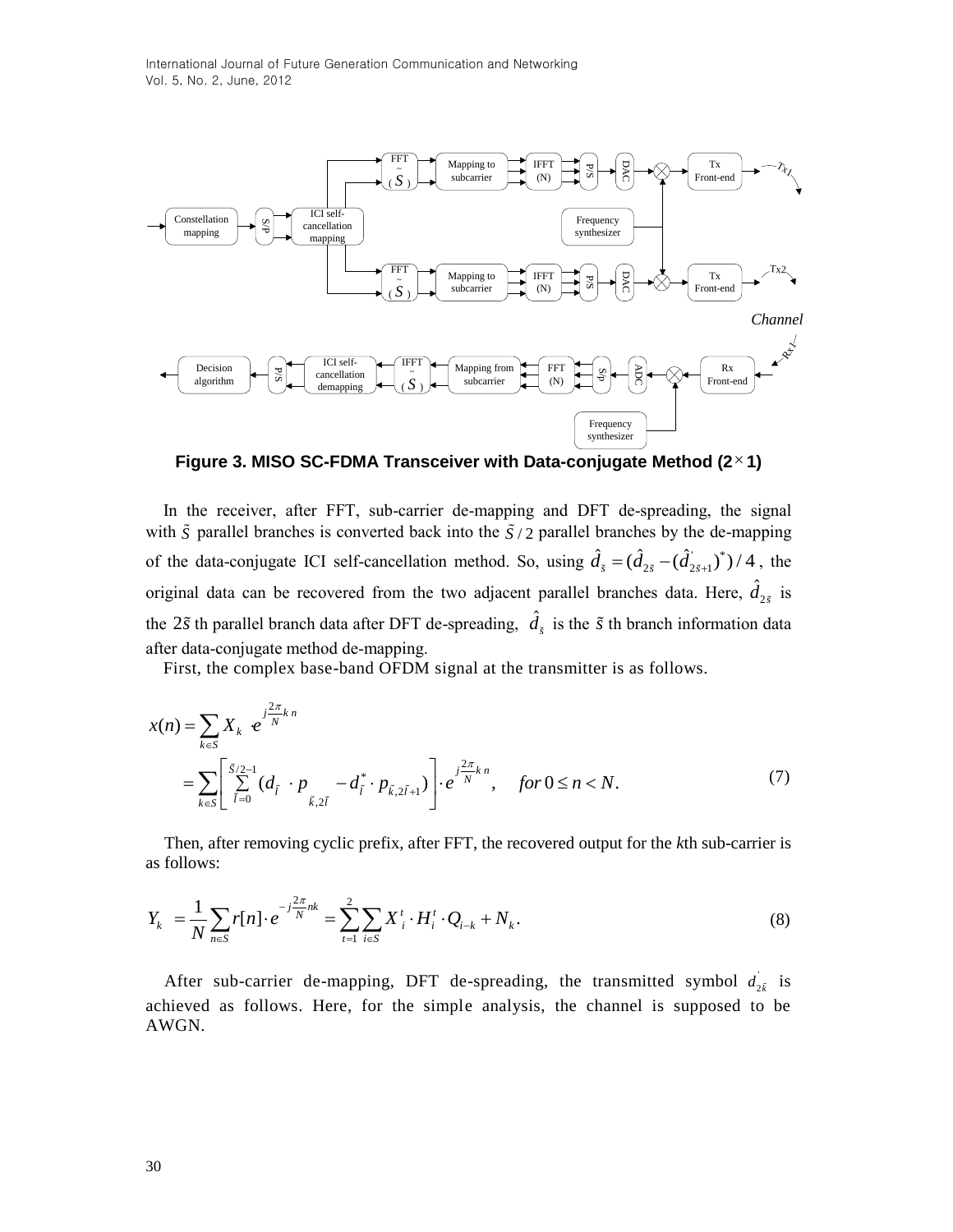$$
\hat{d}_{2\tilde{k}} = \sum_{\tilde{s}=0}^{\tilde{S}-1} Y_{\tilde{s}} \cdot e^{j2\pi 2\tilde{k}\tilde{s}/\tilde{S}} = \sum_{\tilde{s}=0}^{\tilde{S}-1} Y_{s} \cdot e^{j2\pi 2\tilde{k}\tilde{s}/\tilde{S}}
$$
\n
$$
= \sum_{\tilde{s}=0}^{\tilde{S}-1} \left( \sum_{t=1}^{2} \sum_{i \in S} X_{i}^{t} \cdot Q_{i-s} + N_{s} \right) \cdot e^{j2\pi 2\tilde{k}\tilde{s}/\tilde{S}}
$$
\n
$$
= 2 \cdot \sum_{i \in S} \sum_{\tilde{s}=0}^{\tilde{S}-1} \left[ \sum_{\tilde{v}=0}^{\tilde{S}/2-1} (d_{\tilde{v}} \cdot p_{\tilde{s},2\tilde{v}} - d_{\tilde{v}}^{*} \cdot p_{\tilde{t},2\tilde{v}+1}) \right] \cdot Q_{i-s} \cdot e^{j2\pi 2\tilde{k}\tilde{s}/\tilde{S}} + N_{2\tilde{k}}.
$$
\n(9)

Similarly, the transmitted symbol  $d_{2\tilde{k}+1}$  $d_{2\tilde{k}+1}$  is recovered as

Similarly, the transmitted symbol 
$$
d_{2\tilde{k}+1}
$$
 is recovered as  
\n
$$
\hat{d}_{2\tilde{k}+1} = 2 \cdot \sum_{i \in S} \sum_{\tilde{s}=0}^{\tilde{S}-1} \left[ \sum_{\tilde{v}=0}^{\tilde{S}/2-1} (d_{\tilde{v}} \cdot p_{\tilde{i},2\tilde{v}} - d_{\tilde{v}}^{*} \cdot p_{\tilde{i},2\tilde{v}+1}) \right] \cdot Q_{i-s} \cdot e^{j2\pi \cdot (2\tilde{k}+1)\tilde{s}/\tilde{S}} + N_{2\tilde{k}+1}.
$$
\n(10)

The decision variable  $\hat{d}_{\tilde{k}}$  of the  $\tilde{k}$  th parallel branch is found from the difference between adjacent two branch detected data by the data-conjugate method de-mapping.

That is,  
\n
$$
\hat{d}_{\tilde{k}} = [\hat{d}_{2\tilde{k}}^{'} - (\hat{d}_{2\tilde{k}+1}^{'} )^{\dagger} ] / 4
$$
\n
$$
= \underbrace{\frac{1}{2\tilde{S}} d_{\tilde{k}} \cdot (Q_{0} + Q_{0}^{*}) - \frac{1}{2\tilde{S}} d_{\tilde{k}}^{*} \cdot \sum_{\tilde{s}=0}^{\tilde{S}-1} (Q_{0} \cdot e^{-\frac{j2\pi \tilde{S}}{\tilde{S}}} + Q_{0}^{*} \cdot e^{-\frac{j2\pi \tilde{S}}{\tilde{S}}} )
$$
\n
$$
+ \underbrace{\frac{1}{2\tilde{S}} \sum_{i \in S, i \neq s} \sum_{\tilde{s}=0, \tilde{s} \neq \tilde{i}}^{\tilde{S}-1} \left[ d_{\tilde{k}} (Q_{i-s} \cdot e^{-\frac{j4\pi \tilde{k}}{\tilde{S}} (\tilde{s}-\tilde{i})} + Q_{i-s}^{*} e^{-\frac{j2\pi (2\tilde{k}+1)(\tilde{s}-\tilde{i})}{\tilde{S}}} ) \right]
$$
\n
$$
- d_{\tilde{k}}^{*} \cdot (Q_{i-s} \cdot e^{-\frac{j2\pi (2\tilde{k}(\tilde{s}-\tilde{i})-\tilde{i})}{\tilde{S}}} + Q_{i-s}^{*} e^{-\frac{j2\pi (2\tilde{k}(\tilde{s}-\tilde{i})-\tilde{s})}{\tilde{S}}} )
$$
\n
$$
+ \underbrace{\frac{1}{2\tilde{S}} \sum_{\tilde{s}=0}^{\tilde{S}-1} \sum_{\tilde{v}=0, \tilde{v} \neq \tilde{k}}^{\tilde{S}-1} \left[ d_{\tilde{v}} \cdot (Q_{0} \cdot e^{-\frac{j4\pi \tilde{s}(\tilde{k}-\tilde{v})}{\tilde{S}}} + Q_{0}^{*} \cdot e^{-\frac{j4\pi \tilde{s}(\tilde{k}-\tilde{v})}{\tilde{S}}} ) \right]
$$
\n
$$
+ \underbrace{\frac{1}{2\tilde{S}} \sum_{i \in S, i \neq s} \sum_{\tilde{s}=0, \tilde{s} \neq \tilde{i}}^{\tilde{S}-1} \sum_{\tilde{v}=0, \tilde{v} \neq \tilde{k}}
$$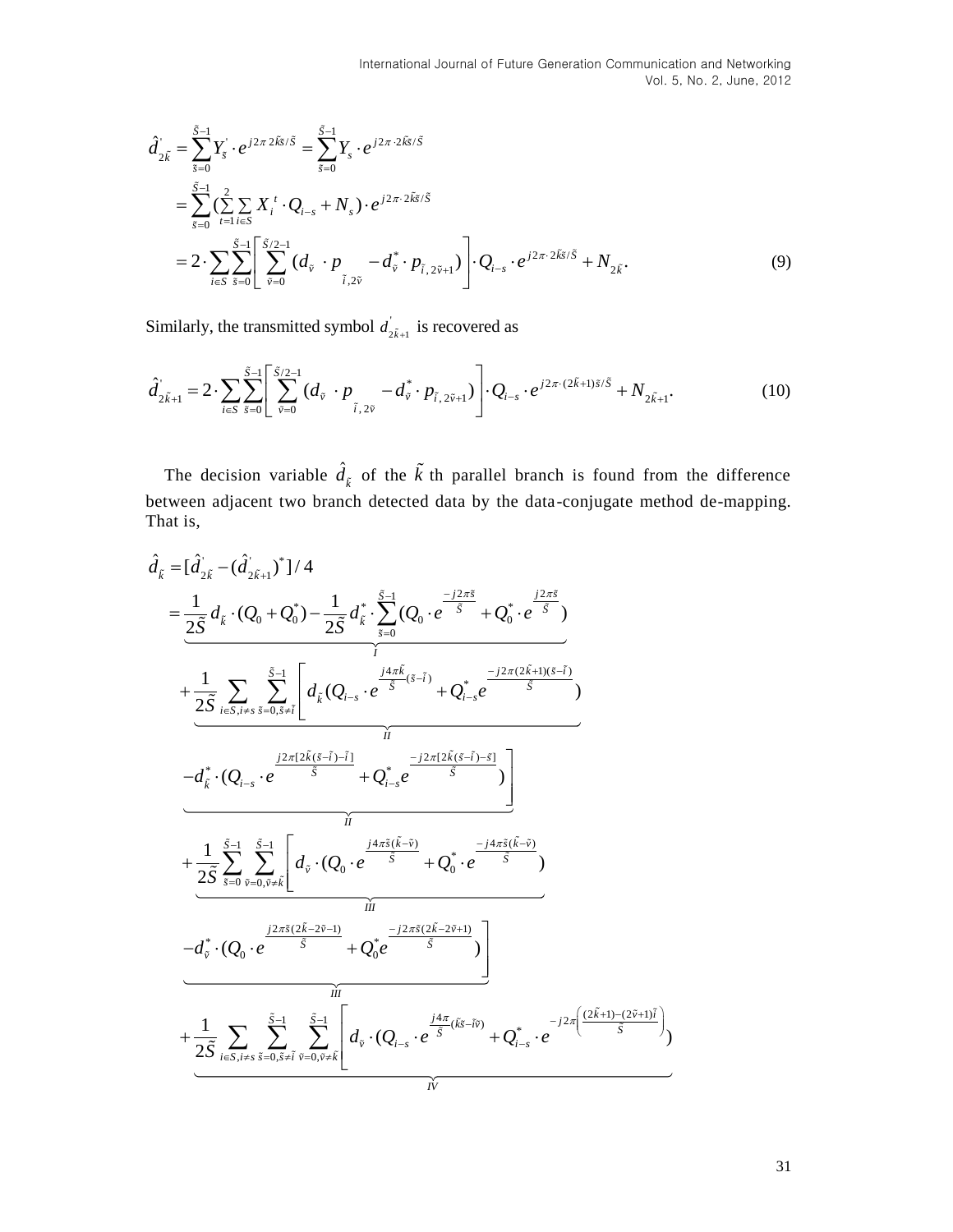International Journal of Future Generation Communication and Networking Vol. 5, No. 2, June, 2012

$$
-d_{\tilde{v}}^{*} \cdot (Q_{i-s} \cdot e^{\frac{j2\pi [2\tilde{k}\tilde{s}-\tilde{t}(2\tilde{v}+1)]}{\tilde{S}}} + Q_{i-s}^{*} \cdot e^{\frac{-j2\pi [(2\tilde{k}+1)\tilde{s}-2\tilde{v}\tilde{i}]}{\tilde{S}}}\bigg) + N_{\tilde{k}}
$$
  
= 
$$
\frac{1}{\tilde{S}}d_{\tilde{k}} + II + III + IV + N_{\tilde{k}}, \qquad \tilde{v}, \tilde{s} = 0, ..., \tilde{S} - 1.
$$
 (11)

where  $N_{\tilde{k}} = \frac{1}{4} (N_{2\tilde{k}} - N_{2\tilde{k}+1}^*)$ 1  $N_{\tilde{k}} = \frac{1}{4} (N_{2\tilde{k}} - N_{2\tilde{k}+1}^*)$  is the AWGN of the  $\tilde{k}$  th branch parallel data in the receiver, *I* th component corresponds to the original data  $d_{\vec{k}}$  component without CPE,

*II* th component corresponds to the original data  $d<sub>k</sub>$  with ICI caused by original data  $d_{\vec{k}}$  components in the other sub-carriers. *III* th component corresponds to the SCI caused by other data superimposed with original data  $d_{\tilde{k}}$  in the same carriers, *IV* th component corresponds to the ICI caused by other data in the other sub-carriers.

#### **3.2. Symmetric Data-conjugate ICI Self-cancellation Method**

In the symmetric data-conjugate ICI self-cancellation method, after serial to parallel converter, the transmission data are remapped as the form of  $d_{\tilde{x}} = d_{\tilde{x}}$ ,  $d_{\tilde{x}-1-\tilde{x}} = -d_{\tilde{x}}^*$  $d_{\tilde{s}} = d_{\tilde{s}}, \quad d_{\tilde{S}-1-\tilde{s}} = -d_{\tilde{s}}^*$ . In the receiver, after FFT, sub-carrier de-mapping and DFT de-spreading, the signal with *S* parallel branches is converted back into the  $\tilde{S}/2$  parallel branches by de-mapping of the symmetric data-conjugate method. So, using  $\hat{d}_{\tilde{s}} = (\hat{d}_{\tilde{s}} - \hat{d}_{\tilde{g}-1,\tilde{s}})^*$  $\hat{d}_{\tilde{s}} = (\hat{d}_{\tilde{s}} - (\hat{d}_{\tilde{S}-1-\tilde{s}})^*)/4$ , the original data can be recovered from the two symmetrical parallel branch data.

As before, the complex base-band SC-FDMA signal can be expressed as follows.

As before, the complex base-band SC-FDMA signal can be expressed as follows.  
\n
$$
x(n) = \sum_{k \in S} X_k \cdot e^{j\frac{2\pi}{N}kn} = \sum_{k \in S} X_{\vec{k}} \cdot e^{j\frac{2\pi}{N}kn} = \sum_{k \in S} \sum_{\tilde{l}=0}^{\tilde{S}-1} d_{\tilde{l}} \cdot p_{\tilde{k},\tilde{l}} \cdot e^{j\frac{2\pi}{N}kn}
$$
\n
$$
= \sum_{k \in S} \left[ \sum_{\tilde{l}=0}^{\tilde{S}/2-1} (d_{\tilde{l}} \cdot p_{\tilde{k},\tilde{l}} - d_{\tilde{l}}^{*} \cdot p_{\tilde{k},\tilde{S}-1-\tilde{l}}) \right] \cdot e^{j\frac{2\pi}{N}kn}, \quad \text{for } 0 \le n < N. \tag{12}
$$

The recovered output for the *k* th sub-carrier is as follows:  
\n
$$
Y_k = \frac{1}{N} \sum_{n \in S} r[n] \cdot e^{-j\frac{2\pi}{N}nk} = \sum_{i=1}^{2} \sum_{i \in S} X_i^t \cdot H_i^t \cdot Q_{i-k} + N_k.
$$
\n(13)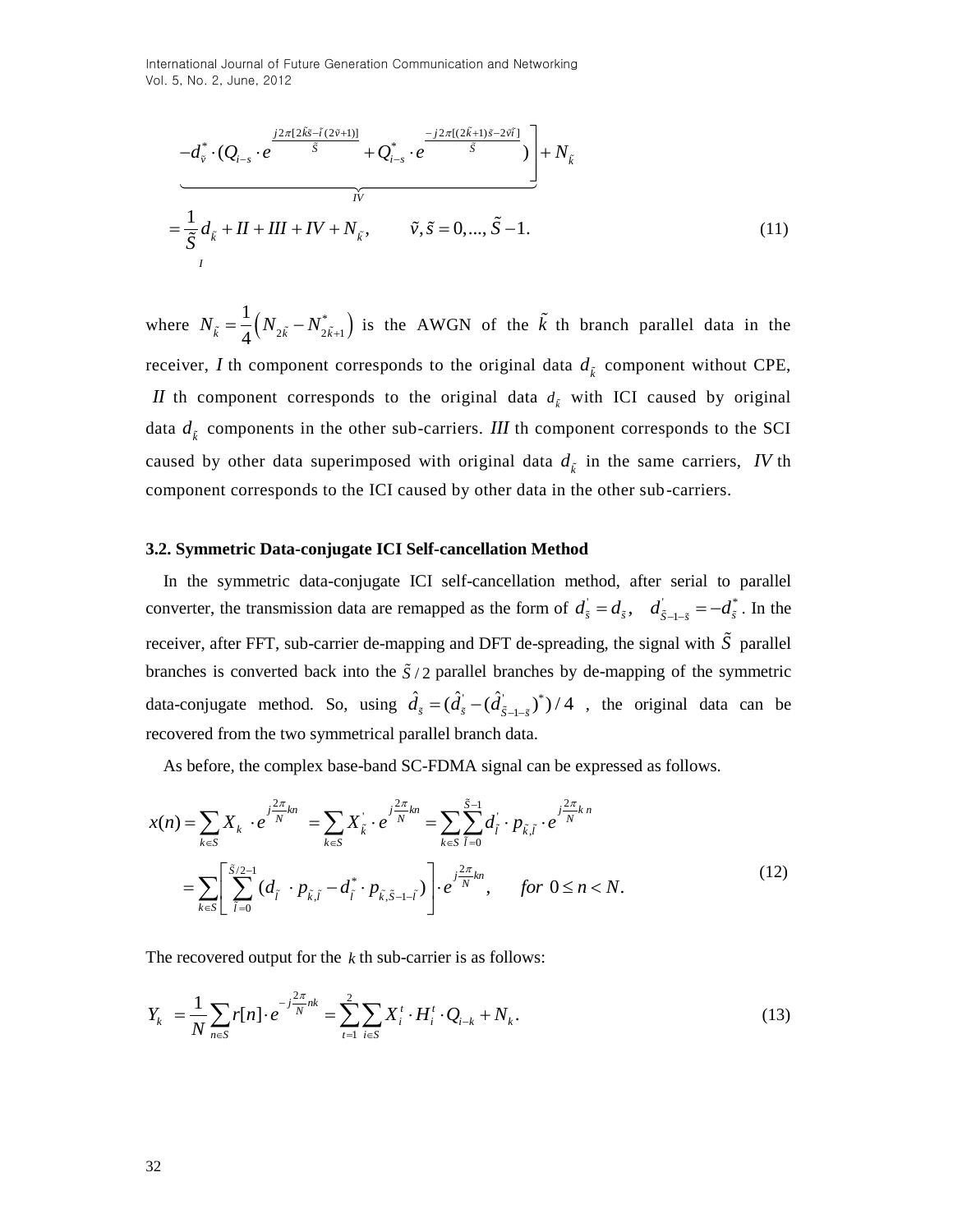Therefore, the transmitted symbol  $d_{\vec{k}}$  can be recovered as follows.

$$
\hat{d}_{\tilde{k}} = \sum_{\tilde{s}=0}^{\tilde{S}-1} Y_{\tilde{s}} \cdot e^{j2\pi \tilde{k}\tilde{s}/\tilde{S}} = \sum_{\tilde{s}=0}^{\tilde{S}-1} Y_{s} \cdot e^{j2\pi \tilde{k}\tilde{s}/\tilde{S}}
$$
  
= 
$$
2 \sum_{i \in S} \sum_{\tilde{s}=0}^{\tilde{S}-1} \left[ \sum_{\tilde{v}=0}^{\tilde{S}/2-1} (d_{\tilde{v}} \cdot p_{\tilde{i},\tilde{v}} - d_{\tilde{v}}^{*} \cdot p_{\tilde{i},\tilde{S}-1-\tilde{v}}) \right] \cdot Q_{i-s} \cdot e^{j2\pi \cdot \tilde{k}\tilde{s}/\tilde{S}} + N_{\tilde{k}}.
$$
 (14)

Similarly, the transmitted symbol  $d_{\tilde{S}-1-\tilde{k}}$  is expressed as

Similarly, the transmitted symbol 
$$
d_{\tilde{S}-1-\tilde{k}}
$$
 is expressed as  
\n
$$
\hat{d}_{\tilde{S}-1-\tilde{k}} = 2 \sum_{i \in S} \sum_{\tilde{s}=0}^{\tilde{S}-1} \left[ \sum_{\tilde{v}=0}^{\tilde{S}/2-1} (d_{\tilde{v}} \cdot p_{\tilde{i},\tilde{v}} - d_{\tilde{v}}^* \cdot p_{\tilde{i},\tilde{S}-1-\tilde{v}}) \right] \cdot Q_{i-s} \cdot e^{j2\pi \cdot (\tilde{S}-1-\tilde{k})\tilde{s}/\tilde{S}} + N_{\tilde{S}-1-\tilde{k}}.
$$
\n(15)

The decision variable  $\hat{d}_{\hat{k}}$  of the  $\hat{k}$  th parallel branch is found from the difference between

symmetrical two branch detected data by the symmetric data-conjugate method de-mapping.  
\n
$$
\hat{d}_{\vec{k}} = [\hat{d}_{2\vec{k}} \cdot (\hat{d}_{2\vec{k}+1})^*]/4
$$
\n
$$
= \frac{1}{2\vec{S}} d_{\vec{k}} \cdot (\hat{Q}_{0} + \hat{Q}_{0}^*) - \frac{1}{2\vec{S}} d_{\vec{k}}^* \cdot \sum_{s=0}^{\vec{S}-1} (\hat{Q}_{0} \cdot e^{-\frac{j2\pi \vec{s}}{\vec{S}}} + \hat{Q}_{0}^* \cdot e^{-\frac{j2\pi \vec{s}}{\vec{S}}})
$$
\n
$$
+ \frac{1}{2\vec{S}} \sum_{i \in S, i \neq s} \sum_{s=0, s \neq \vec{i}}^{\vec{S}-1} \left[ d_{\vec{k}} (Q_{i-s} \cdot e^{-\frac{j2\pi \vec{k}}{\vec{S}} (s-i)} + Q_{i-s}^* e^{-\frac{j2\pi (\vec{S}-1) - \vec{k}(\vec{S}+1)}{\vec{S}}} ) \right]
$$
\n
$$
- d_{\vec{k}}^* \cdot (Q_{i-s} \cdot e^{-\frac{j2\pi (\vec{k}(\vec{s}+i) - \vec{i}(\vec{S}-1))}{\vec{S}}} + Q_{i-s}^* e^{-\frac{j2\pi (\vec{s}(\vec{S}-1) - \vec{k}(\vec{s}+i))}{\vec{S}}} )
$$
\n
$$
+ \frac{1}{2\vec{S}} \sum_{s=0}^{\vec{S}-1} \sum_{\vec{v}=(\vec{v},\vec{v},\vec{k})}^{\vec{v}} \left[ d_{\vec{v}} \cdot (Q_{0} \cdot e^{-\frac{j2\pi \vec{s}(\vec{k}-\vec{v})}{\vec{S}}} + Q_{0}^* \cdot e^{-\frac{j2\pi \vec{s}(\vec{v}-\vec{k}-\vec{v})}{\vec{S}}} ) \right]
$$
\n
$$
- d_{\vec{v}}^* \cdot (Q_{0} \cdot e^{-\frac{j2\pi \vec{s}(\vec{k}-\vec{S}+1+\vec{v})}{\vec{S}}} + Q_{0}^* e^{-\frac{j2\pi \vec{s}(\vec{S}-1-\vec{k}-\vec{v})}{\vec{S}}} )
$$
\n
$$
+ \frac{1}{2\vec{S}} \sum_{i \in S, i \neq s} \sum_{s=0, s \ne
$$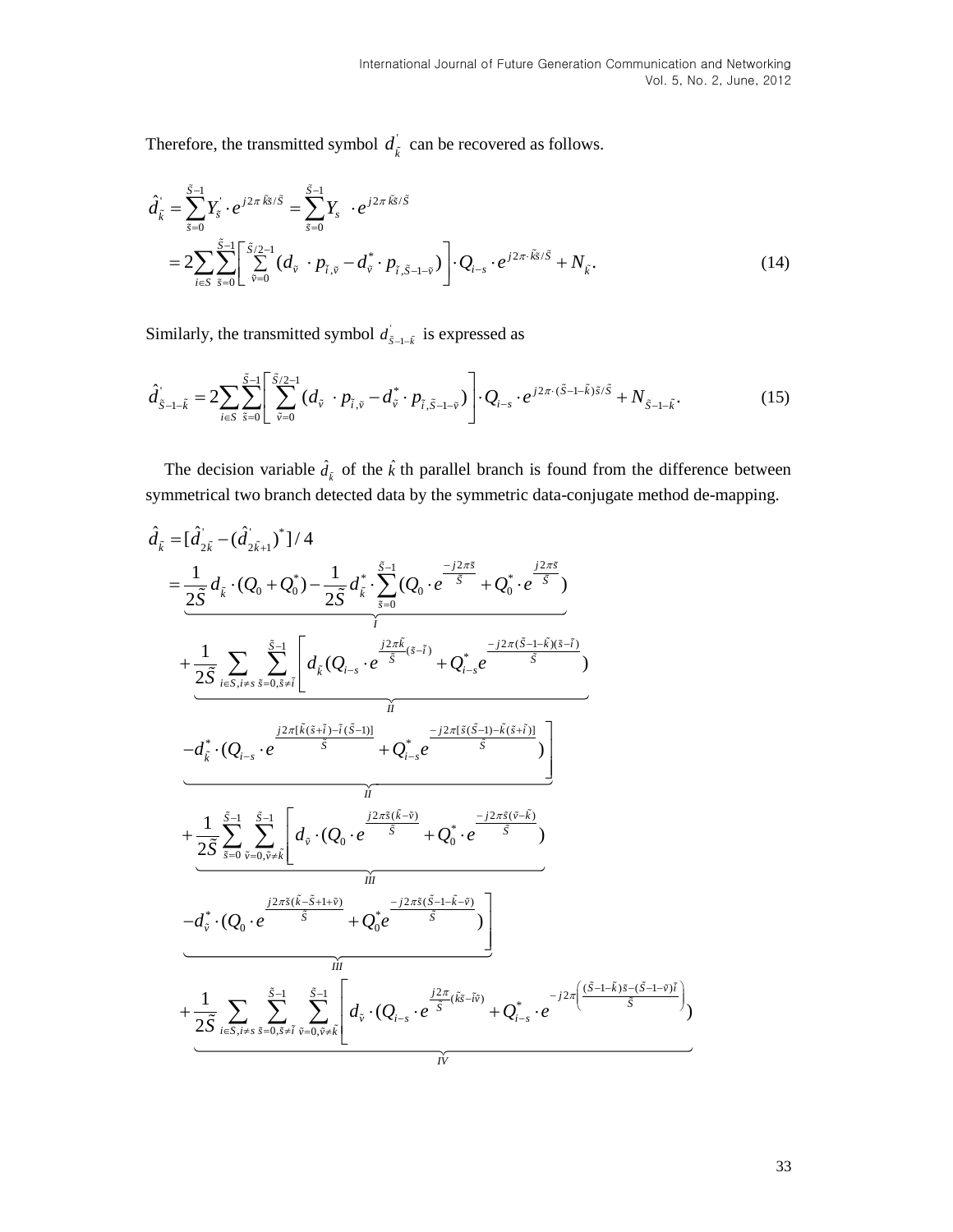International Journal of Future Generation Communication and Networking Vol. 5, No. 2, June, 2012

$$
-d_{\tilde{v}}^* \cdot (Q_{i-s} \cdot e^{\frac{j2\pi[\tilde{k}\tilde{s}-\tilde{t}(\tilde{S}-1-\tilde{v})]}{\tilde{S}}} + Q_{i-s}^* \cdot e^{\frac{-j2\pi[(\tilde{S}-1-\tilde{k})\tilde{s}-\tilde{v}\tilde{i}]}{\tilde{S}}}}\bigg] + N_{\tilde{k}}
$$
  
= 
$$
\frac{1}{\tilde{S}}d_{\tilde{k}} + II + III + IV + N_{\tilde{k}}, \qquad \tilde{v}, \tilde{s} = 0, ..., \tilde{S}-1.
$$
 (16)

where  $N_{\tilde{k}} = \frac{1}{4} (N_{\tilde{k}} - N_{\tilde{S}-1-\tilde{k}}^*)$ 1 1  $N_{\tilde{k}} = \frac{1}{4} (N_{\tilde{k}} - N_{\tilde{S}-1-\tilde{k}}^*)$  is the AWGN of the  $\tilde{k}$  th branch parallel data in the receiver.

## **4. Performance Analysis**

First, PAPR, PICE and BER performance are analyzed in the SC-FDMA and original OFDM system. Furthermore,  $2 \times 1$  SFBC SC-FDMA,  $2 \times 1$  SC-FDMA with data-conjugate ICI self-cancellation method and with symmetric data-conjugate ICI self-cancellation method are compared.

Simulation parameters are as follows: (1) Modulation method: QPSK modulation; (2) OFDM sub-carrier number: 64; (3) Data carrier number: 52; (4) DC carrier: 1; (5) Guard carrier: 13; (6) Guard interval: 0; (7) HPA: SSPA; (8) back-off: 0; (9) Channel: AWGN; (10) Phase noise model: the generalized model of PLL (ref [2, 3]); (11) Phase noise parameter:  $\sigma_a^2$  $\sigma_{\varphi}^2$ =0.06 *rad*<sup>2</sup>; (12) Coding efficiency of each method: *C<sub>r</sub>*; Table.2 shows the Coding efficiency of each method. (13) required-transmitted-signal-to-noiseratio:  $E_b/C_rN_0$ .

The coding efficiency of each method is as follows.

| Method                                        | Coding efficiency $(C_r)$ |
|-----------------------------------------------|---------------------------|
| Original OFDM                                 |                           |
| <b>SC-FDMA</b>                                |                           |
| SC-FDMA with data-conversion method           | 1/2                       |
| SC-FDMA with data-conjugate method            | 1/2                       |
| SC-FDMA with symmetric data-conversion method | 1/2                       |
| SC-FDMA with symmetric data-conjugate method  | 1/2                       |
| 2x1 SFBC SC-FDMA                              |                           |

|  | Table 2. Comparison of Coding Efficiency |  |  |
|--|------------------------------------------|--|--|
|--|------------------------------------------|--|--|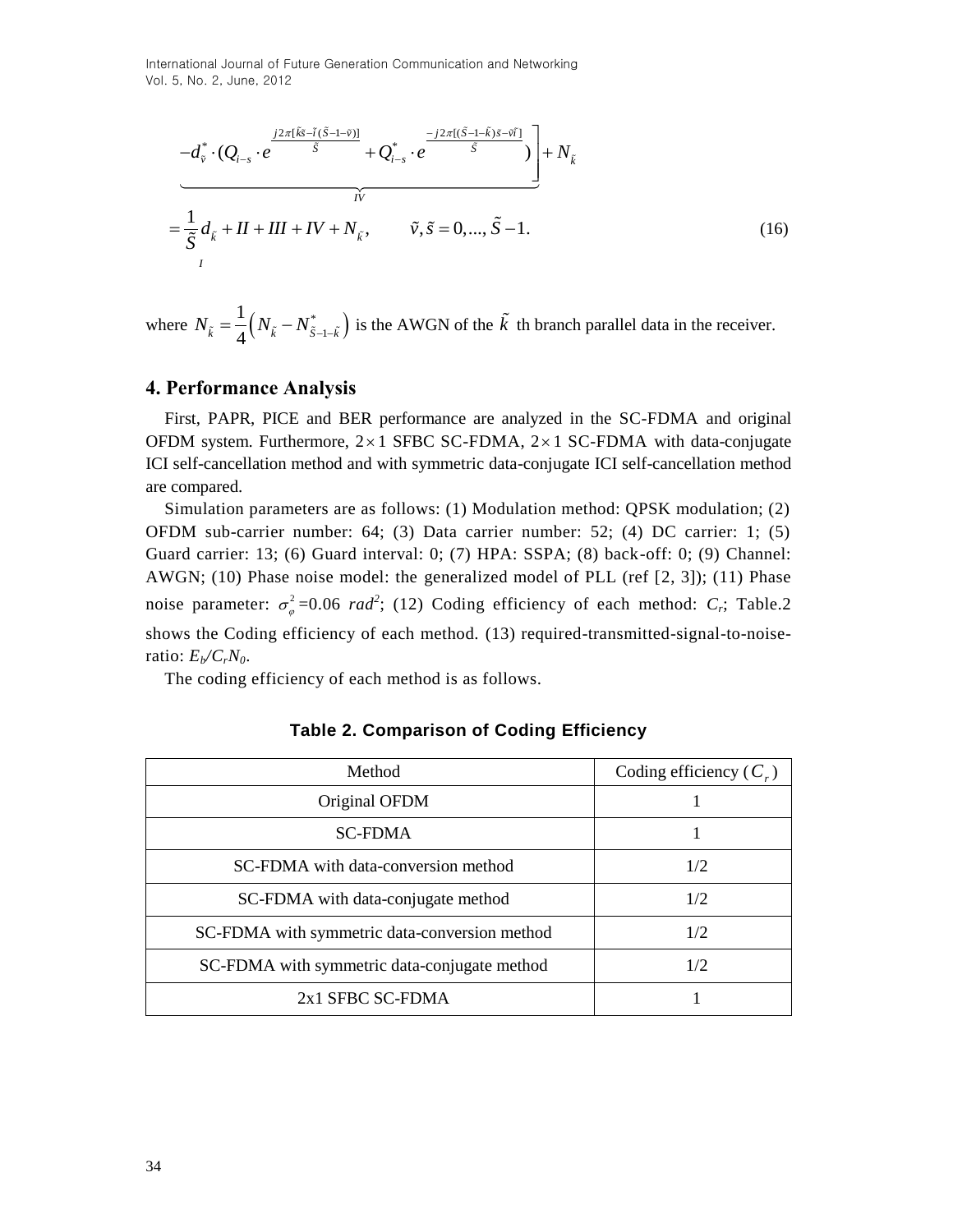Besides, PAPR of the SC-FDMA singal is defined as:

$$
PAPR \equiv \max_{0 \le t < T} \frac{|x(t)|^2}{E\left[|x(t)|^2\right]}.\tag{17}
$$

where  $E[\bullet]$  means the expectation operation and  $x(t)$  is the transmitted signal.

SSPA (solid-state power amplifier) model is expressed as follows.

$$
F_A\left[y(t)\right] = \frac{y(t)}{\left[1 + \left(\frac{y(t)}{A_0}\right)^{2p}\right]^{1/2p}}.
$$
\n
$$
F_p\left[y(t)\right] = 0.
$$
\n(19)

where,  $F_A[y(t)]$  and  $F_P[y(t)]$  are AM/AM and AM/PM characteristics of nonlinear HPA,  $A_0$  is saturation voltage of SSPA output,  $p$  is a smoothness factor related to nonlinearity and  $y(t)$  is the amplitude characteristic of the HPA input.

Besides, the PICR (peak interference to carrier ratio) is defined as follows.

$$
PICR = \max_{0 \le k \le N-1} \left( \frac{|I_k|^2}{|C_k|^2} \right). \tag{20}
$$

where  $C_k$  is the *kth* sub-carrier desired component,  $I_k$  is the interference component of the *kth* sub-carrier.



**Figure 4. BER in AWGN Channel with Phase Noise**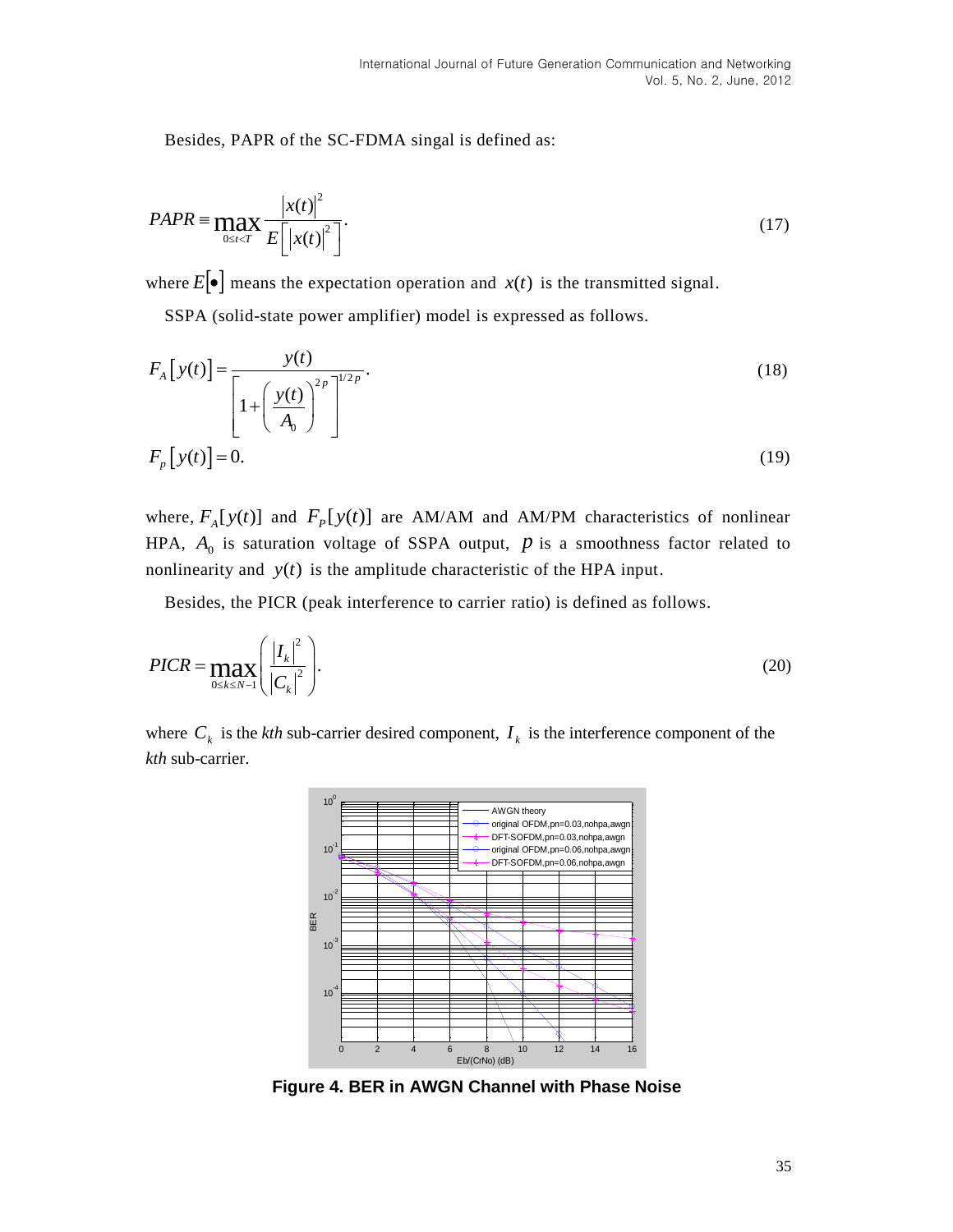Figure 4 shows the BER performance of original OFDM and SC-FDMA system in the AWGN channel when phase noise is considered. As seen in the figure, SC-FDMA induces more performance degradation compared with original OFDM when phase noise exists. When phase noise variance is 0.03 rad<sup>2</sup>, SC-FDMA system has about



**Figure 5. PAPR in the System with ICI Self-cancellation Scheme**

3.2dB  $E_b/C_rN_0$  penalty than original OFDM at BER=10<sup>-4</sup>. When phase noise variance is 0.06 rad<sup>2</sup>, unlike original OFDM, SC-FDMA generates error floor higher than  $BER=10^{-3}$ . That is, SC-FDMA system is more sensitive to the phase noise because of the DFT spreading phase offset mismatch caused by random phase noise.

Figure 5 shows the PAPR characteristic of SC-FDMA with several ICI selfcancellation methods. As seen in the above figure, SC-FDMA with data-conjugate method has the best PAPR property. SC-FDMA with symmetric data- conjugate method is slight worse, but much better than SC-FDMA without ICI cancellation scheme. Symmetric data-conversion method has a bit better PAPR property than SC-FDMA only. At  $Pr(PAPR > PAPRo) = 10^{-3}$ , data-conjugate method, symmetric data-conjugate method and symmetric data-conversion method have about0.9dB, 0.7dB, 0.1dB PAPR gain respectively compared with SC-FDMA system only, on the contrary, dataconversion method results in about 0.6dB PAPR penalty than SC-FDMA system only.

Figure 6 shows the PICR characteristic of SC-FDMA with several self-cancellation methods when phase noise variance is  $0.06$   $rad<sup>2</sup>$ . As seen in the above figure, PICR property is slightly improved in the order of data-conversion method, symmetric dataconversion method, symmetric data-conjugate method and data-conjugate method have nearly 2dB, 2.1dB, 2.2dB PICR gain at 10<sup>-2</sup> respectively when compared with SC-FDMA without ICI self-cancellation scheme. Data-conversion method has slight performance degradation than other three ICI-self cancellation method, and has only about 1.7dB PICR gain at  $10^{-2}$  compared with SC-FDMA only.

At all, according to the above several analyses, below, we select data -conjugate method and symmetric data-conjugate method for the further evaluation when phase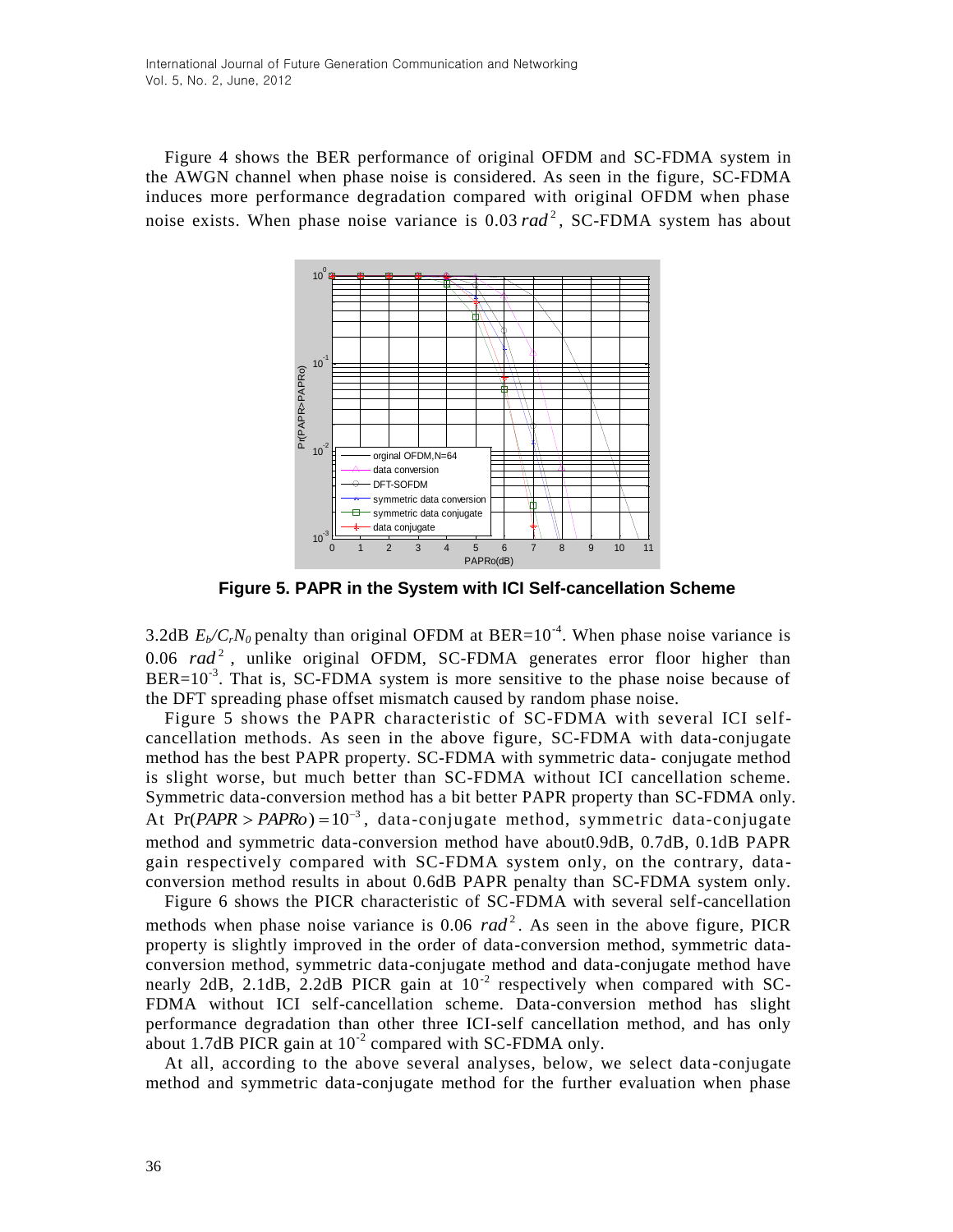noise exists. BERs are found to discuss the system performance affected by phase noise in the SC-FDMA with data-conjugate method or symmetric data-conjugate method,



**Figure 6. PICR Comparison**



**Figure 7. PICR Comparison**

respectively. BER versus the required-transmitted-signal-to-noise-ratio *Eb/CrN0* ( *Cr* is coding efficiency in each method, listed in Table 1;  $N_0$  is the spectral density coefficient for the white noise) is considered.

Figure 7 shows the PICR of MISO SC-FDMA. As seen in Figure 7, PICR property is significantly improved in the order of  $2 \times 1$  SC-FDMA with symmetric data-conjugate method and  $2 \times 1$  SC-FDMA with data-conjugate method. Symmetric data-conjugate and data-conjugate method respectively have about 2.8dB, 3.6dB PICR gain at  $10^{-2}$ compared with  $2 \times 1$  SFBC SC-FDMA. Data-conjugate method has better PICR property than symmetric data-conjugate method in MISO SC-FDMA system.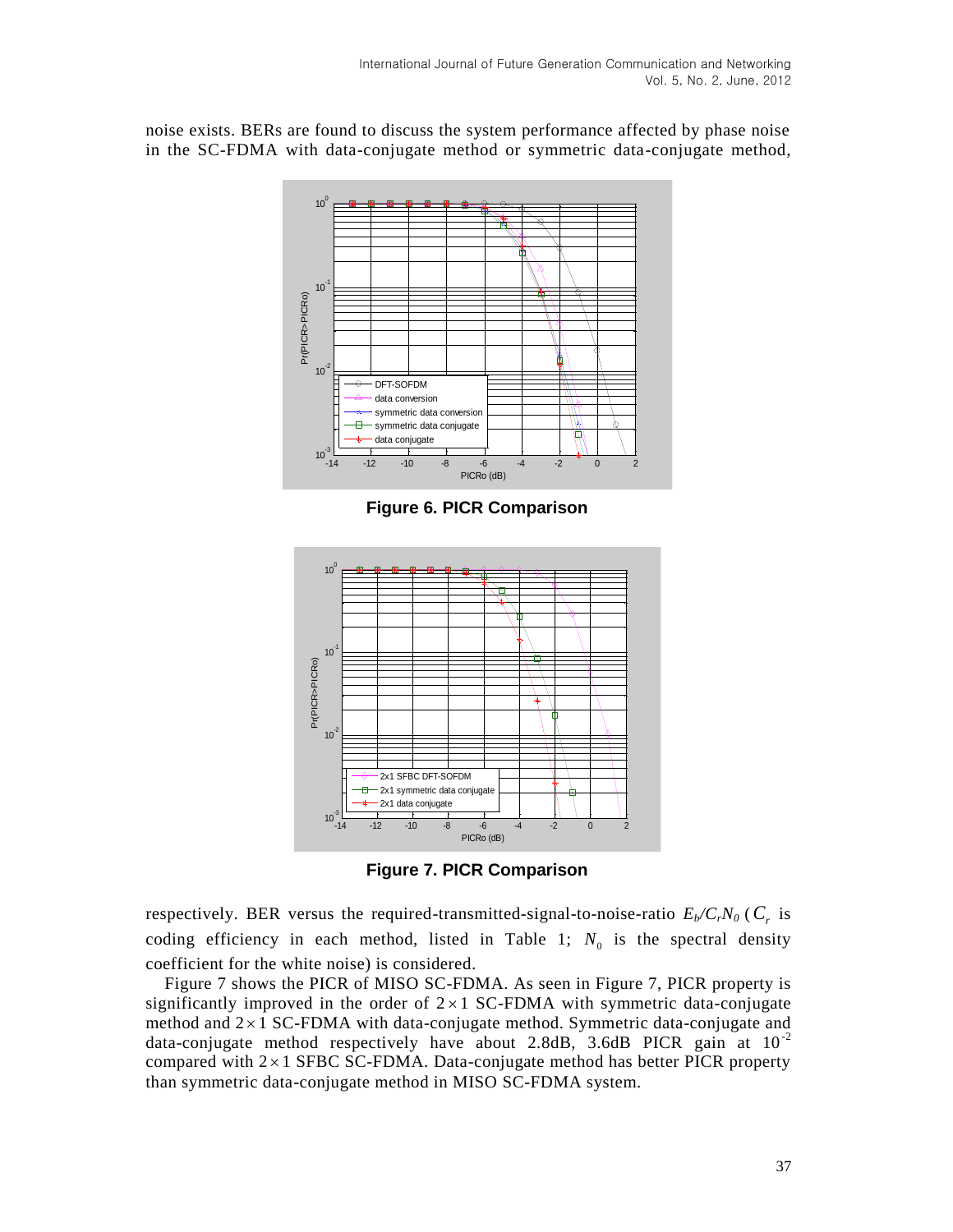Figure 8 shows the BER in the AWGN channel when phase noise variance is 0.06 rad<sup>2</sup>. As seen in Figure 8,  $2 \times 1$  SC-FDMA with data-conjugate method or symmetric

data-conjugate method have considerable performance improvements compared with  $2 \times 1$  SFBC SC-FDMA. At BER=10<sup>-3</sup>, only about 1.9dB or 2.2dB  $E_b/C_rN_0$  penalties are found respectively in the  $2 \times 1$  SC-FDMA with data-conjugate method and  $2 \times 1$  SC-FDMA with symmetric data-conjugate method compared with AWGN theory, but error floor occurs in the  $2 \times 1$  SFBC SC-FDMA system.



**Figure 8. BER in AWGN Channel with Phase Noise**



**Figure 9. BER in AWGN Channel with Phase Noise and SSPA(back-off=0)**

Figure 9 shows the BER in the AWGN channel when phase noise variance  $0.06$   $rad<sup>2</sup>$ and SSPA with 0 back-off are considered. As seen in Figure 9,  $2 \times 1$  SC-FDMA with data-conjugate method or symmetric data-conjugate method still have significant performance improvements compared with  $2 \times 1$  SFBC SC-FDMA. At BER= $10^{-3}$ , only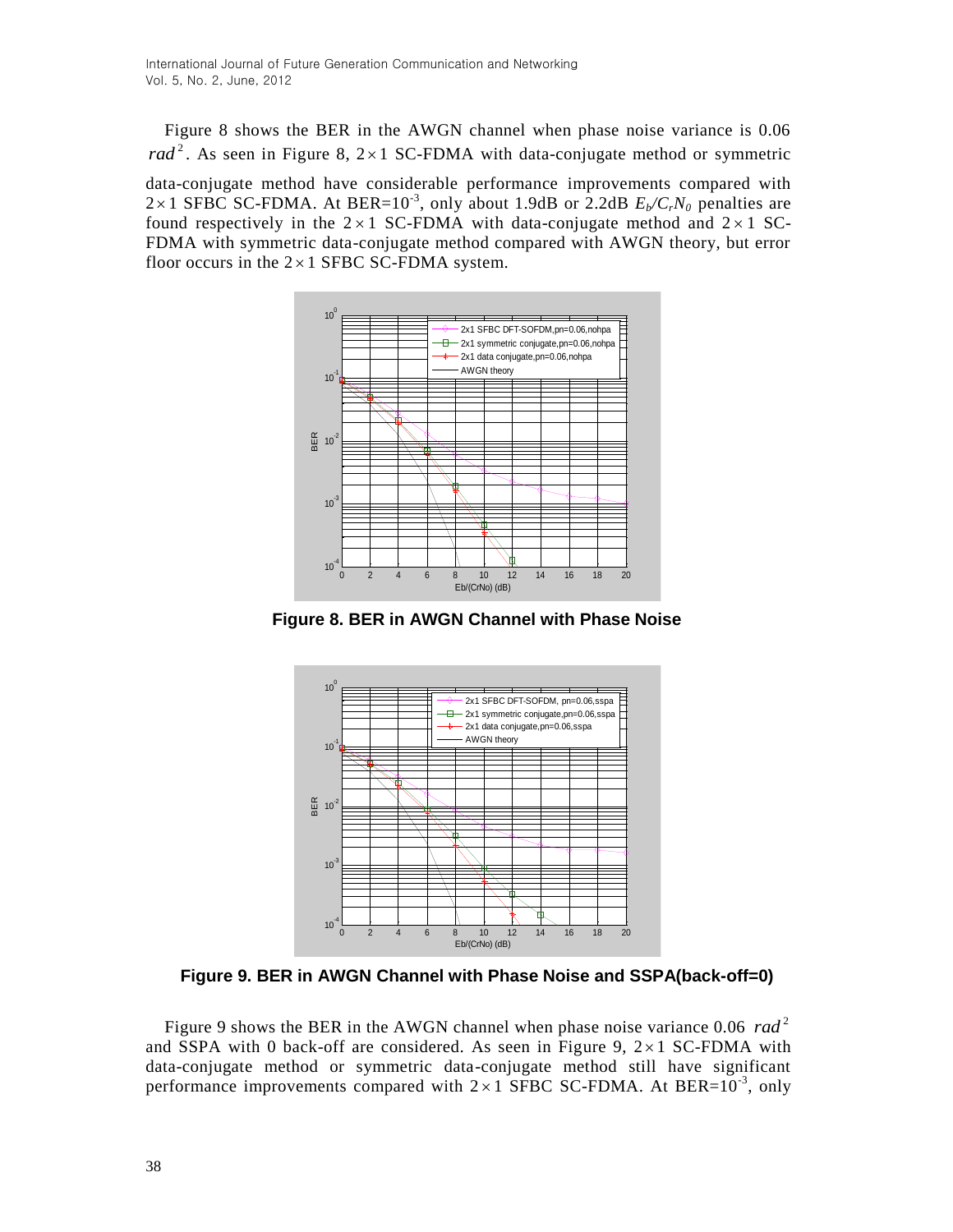about 2.4dB and 3dB  $E_b/C_rN_0$  penalties are found respectively in the  $2 \times 1$  SC-FDMA with data-conjugate method and  $2 \times 1$  symmetric data-conjugate method compared with AWGN theory, but also error floor occurs in the  $2 \times 1$  SFBC SC-FDMA.

Figure 10 shows the BER accoding to the phase noise variance in AWGN channel when  $E_b/C_cN_0$  is supposed to be 10dB. As seen in the figure, in the MISO system, dataconjugate and symmetric data-conjugate ICI self-cancellation methods improve BER performance significantly compared with SFBC SC-FDMA system. To reach BER= $10^{-3}$ ,



**Figure 10. Phase Noise Variance vs BER(Eb/CrN0=10dB)**



**Figure 11. Phase Noise Variance vs BER(Eb/CrN0=10dB,SSPA,back-off=0)**

about  $0.04$   $rad^2$  and  $0.045$   $rad^2$  more phase noise variance can be tolerated respectively in the  $2 \times 1$  SC-FDMA with symmetric data-conjugate method and  $2 \times 1$ SFBC SC-FDMA with data-conjugate method compared with  $2 \times 1$  SFBC SC-FDMA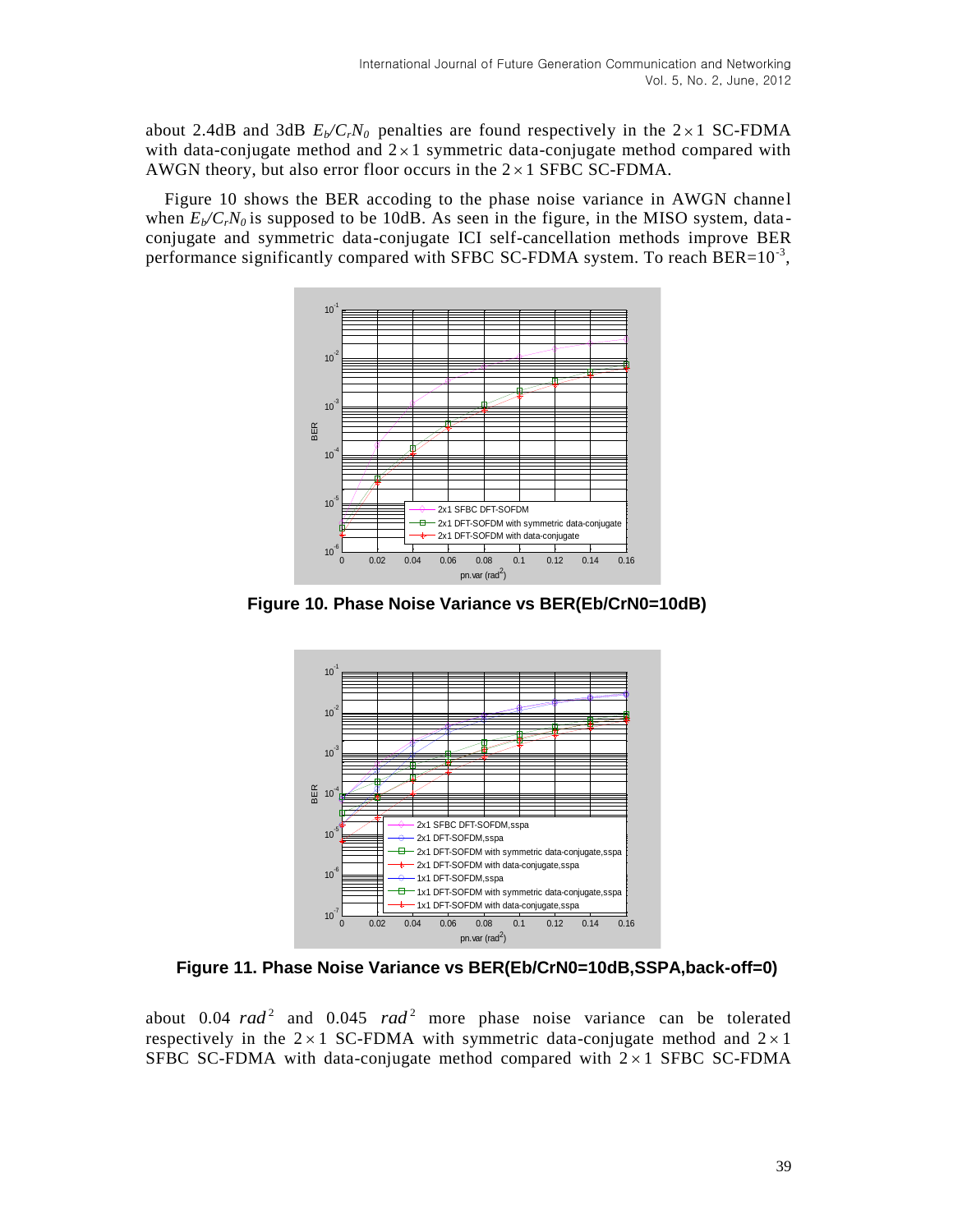only. Data-conjugate ICI self-cancellation method slightly outperforms symmetric dataconjugate ICI self-cancellation method.

Figure 11 shows the total relationship of the phase noise variance vs BER in AWGN channel when  $E_b/C_cN_0$ , SSPA with back-off=0 and OPSK modulation are considered. As seen in figure, ICI self-cancellation methods results in more performance improvement in the SISO system than MISO system with SSPA,  $2 \times 1$  SFBC SC-FDMA induces more performance degradation than  $2 \times 1$  SC-FDMA without SFBC diversity, it means SFBC diversity cannot resolve and even intensify phase noise influence due to the simultaneous generation of more SCI and ICI. Fortunately, data-conjugate and symmetric data-conjugate ICI self-cancellation methods improve system performance considerably in the MISO SC-FDMA systems although symmetric data-conjugate method produces performance degradation in the  $2 \times 1$  SC-FDMA when phase noise variance is lower than 0.03 rad<sup>2</sup>.



**Figure 12. BER in AWGN Channel with Phase Noise (16QAM)**

In the MISO system, data-conjugate method still outperforms symmetric data-conjugate method, and above ICI self-cancellation methods have significant performance improvement especially compared with  $2 \times 1$  SFBC SC-FDMA system.

Figure 12 shows the BER performance in the AWGN channel when phase noise variance  $0.03$   $rad<sup>2</sup>$  and 16QAM modulation are considered. As seen in the figure, in 16 QAM modulation,  $2 \times 1$  SC-FDMA with data-conjugate method or symmetric data-conjugate method also have significant performance improvements compared with  $2 \times 1$  SFBC SC-FDMA. At BER=10<sup>2</sup>, only about 2dB or 2.1dB  $E_b/C_rN_0$  penalties are found respectively in the  $2 \times 1$  SC-FDMA with data-conjugate method and  $2 \times 1$  SC-FDMA with symmetric data-conjugate method compared with AWGN theory, but about 9.5dB  $E_p/C_rN_0$  penalty occurs in the  $2 \times 1$  SFBC SC-FDMA method.

## **5. Conclusion**

In this paper, we analyze the ICI (inter-carrier interference) which caused by phase noise in MISO (multiple-input single output) type SC (single carrier) - FDMA (frequency division multiple access) system. Especially, in order to minimize phase noise effect, SFBC (space frequency block coding) SC-FDMA system apply several ICI cancellation method.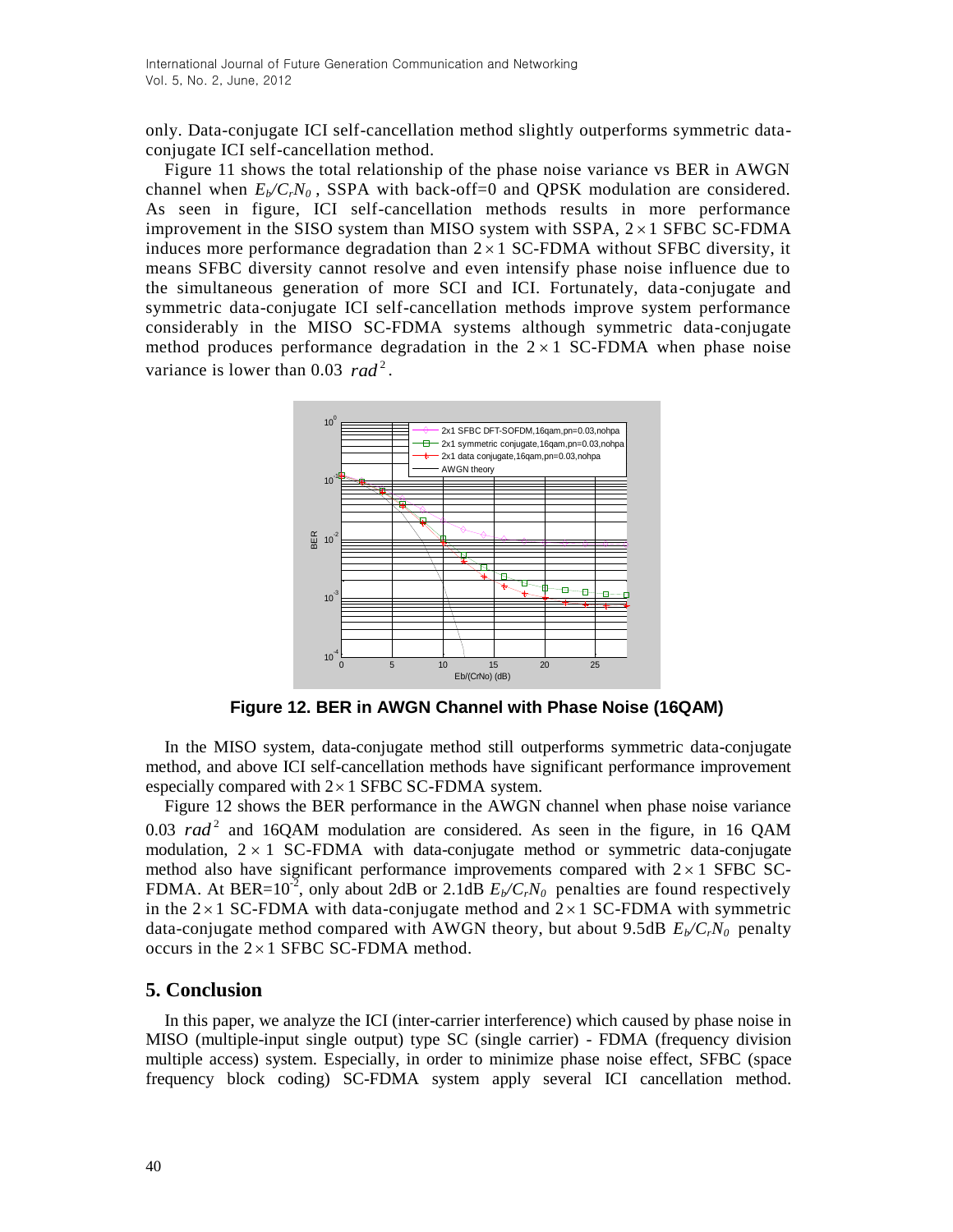Simulation results show that more ICI and SCI (self-channel interference) are generated in  $2 \times 1$  SFBC SC-FDMA than  $2 \times 1$  SC-FDMA case. So ICI and SCI cannot be neglected and interference compensation is necessary. We apply data-conjugate method and symmetric data-conjugate method for ICI self-cancellation. Although data-conjugate method is superior to symmetric data-conjugate method, both methods can achieve considerable performance improvement.

#### **Acknowledgements**

This research was supported by Basic Science Research Program through the National Research Foundation of Korea(NRF) funded by the Ministry of Education, Science and Technology(No. 2010-0007567).

## **References**

- [1] Costa E and Pupolin S, "M-QAM-OFDM system performance in the presence of a nonlinear amplifier and phase noise", IEEE Transactions on Communications, vol. 50, Issue 3, **(2002)**March, pp. 462-472.
- [2] Muschallik C, "Influence of RF Oscillators on an OFDM signal", IEEE Transactions on Consumer Electronics, vol. 41, no. 3, **(1995)** August, pp. 592-603.
- [3] Armada AG, "Understanding the effects of phase noise in OFDM", IEEE Transactions on Broadcasting, vol. 47, no. 2, **(2001)** June, pp. 153-159.
- [4] Ryu HG and Lee HS, "Analysis and minimization of phase noise of the digital hybrid PLL frequency synthesizer", IEEE Transactions on Consumer Electronics, vol. 48, no. 2, **(2002)** May.
- [5] Ryu HG and Li YS, "Phase noise analysis of the OFDM communication system by the standard frequency deviation", IEEE Transactions on Consumer Electronics, vol. 49, no. 1, **(2003)** February, pp. 41-47.
- [6] Armstrong, "Analysis of new and existing methods of reducing intercarrier interference due to carrier frequency offset in OFDM", IEEE Transactions on Communications, vol. 47, no. 3 , **(1999)** March, pp. 365- 369.
- [7] Zhao Y and Haggman SG, "Intercarrier interference self-cancellation scheme for OFDM mobile communication systems", IEEE Transactions on Communications, vol. 49, no. 7, **(2001)** July, pp. 1185-1191.
- [8] Fu Y, Kang SG and Ko CC, "A new scheme for PAPR reduction in OFDM systems with ICI selfcancellation", Proceedings of VTC 2002-Fall, 2002 IEEE 56th Vehicular Technology Conference, vol. 3, **(2002)** September, pp. 1418-1421.
- [9] Panta K and Armstrong J, "Effects of phase noise on performance of OFDM systems using an ICI cancellation scheme", IEEE Transactions on Broadcasting, vol. 49 no. 2, **(2003)** June, pp. 221-224.
- [10] Wu HC and Huang X, "Joint phase/amplitude estimation and symbol detection for wireless ICI selfcancellation coded OFDM systems", IEEE Transactions on Broadcasting, vol. 50, no. 1, **(2004)** March, pp. 49-55.
- [11] Ryu HG, Li Y and Park JS, "An Improved ICI Reduction Method in OFDM Communication System", Broadcasting, IEEE Transactions on, vol. 51, Issue 3, **(2005)** September, pp. 395 – 400.
- [12] Sorger U, De Broeck I and Schnell M, "Interleaved FDMA-a new spread-spectrum multiple-access scheme", Communications, 1998. ICC 98. Conference Record.1998 IEEE International Conference on, vol. 2, **(1998)** June 7-11, pp. 1013 -1017.
- [13] Schnell M and De Broeck I, "Application of IFDMA to mobile radio transmission", Universal Personal Communications, 1998. ICUPC '98. IEEE 1998 International Conference on, vol. 2, **(1998)** October 5-9, pp. 1267 -1272.
- [14] R1-050702, "DFT-spread OFDM with pulse shaping filter in frequency domain in evolved UTRA uplink," NTT DoCoMo, NEC, SHARP.
- [15] 3GPP R1-050712, "Single Carrier Uplink Options for E-UTRA: IFDMA/DFT-SOFDM Discussion and Initial Performance Results," Motorola.
- [16] Alamouti SM, "A simple transmit diversity technique for wireless communications", Selected Areas in Communications, IEEE Journal on, vol. 16, Issue 8, **(1998)** October, pp. 1451-1458.
- [17] Lee KF and Williams DB, "A space-frequency transmitter diversity technique for OFDM systems", Global Telecommunications Conference, 2000. GLOBECOM '00. IEEE, vol. 3, **(2000)** November 27-December 1, pp. 1473-1477.